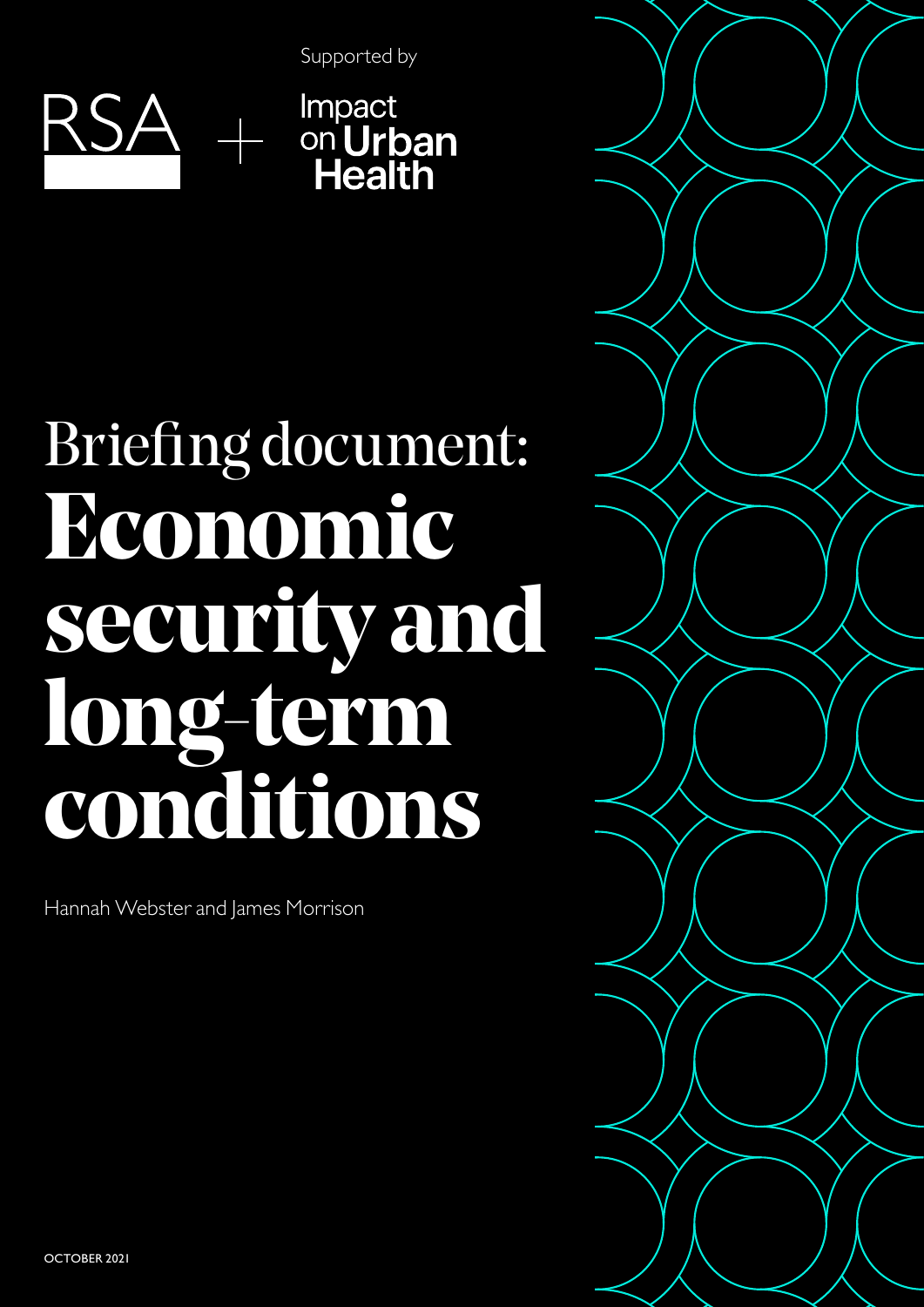# Acknowledgments

The authors would like to extend thanks to all those who contributed to the thinking and approach in this work. Thanks to Impact on Urban Health for making the work possible and for bringing insights to the data revealed. And to colleagues Chris Gaisie, Ruth Hannan, Jake Jooshandeh, Amanda Ibbett, Anthony Painter, Jack Robson and Ash Singleton at the RSA and all those contributing behind the scenes thank you for your support in this work.

We would also like to thank the team at UK Data Service and Understanding Society for their commitment to open data and supporting us to carry out this work.

#### **Author's note**

Any errors are the authors' own.

# **Contents**

- 1. Executive summary
- 2. Managing a diagnosis
- 3. Living well with long-term c
- 4. Looking to the future
- **5.** Appendix: About the data

|            | Page no. |
|------------|----------|
|            | 4        |
|            | 9        |
| conditions | 15       |
|            | 21       |
|            | 27       |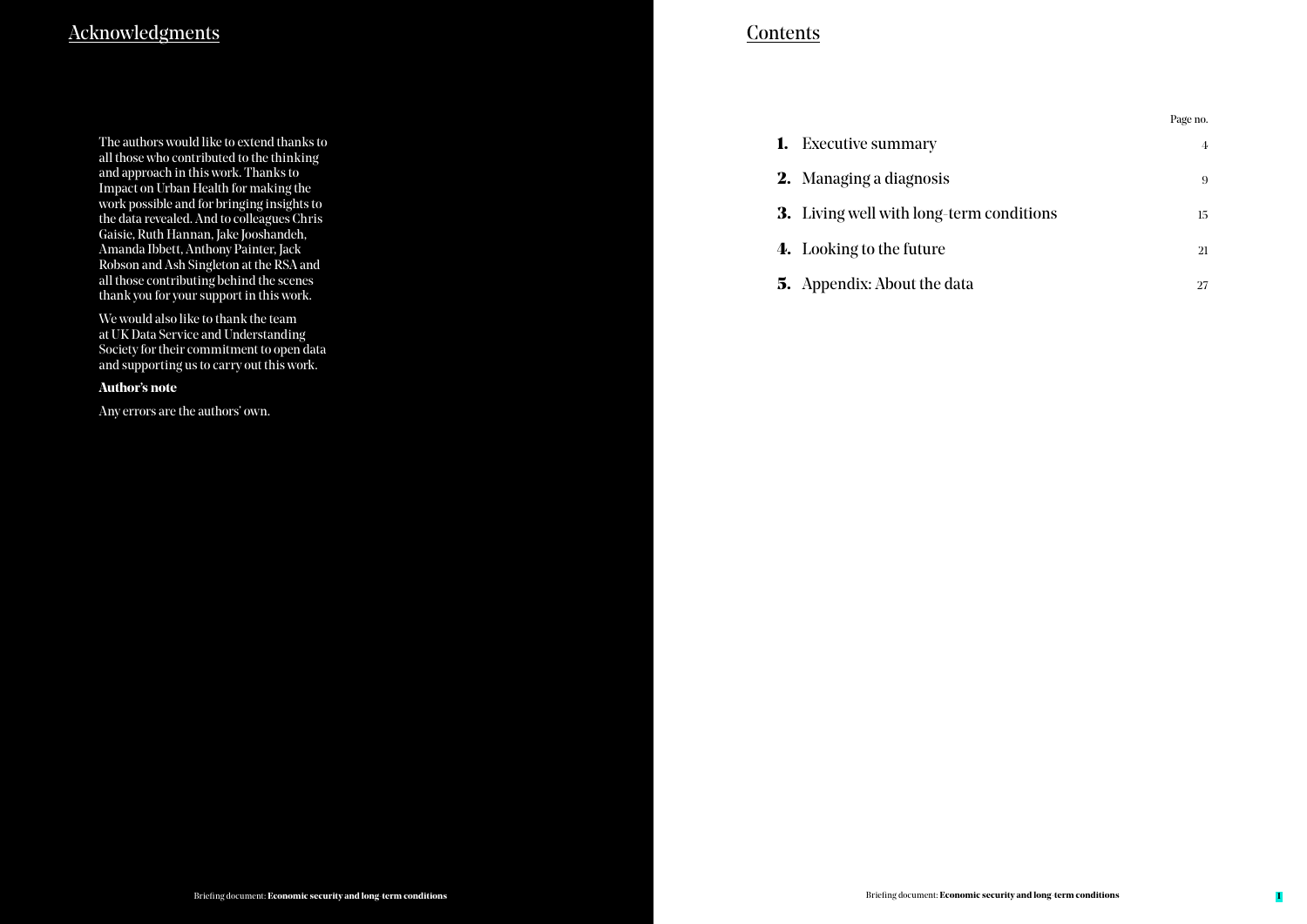# **REALISING** We define our ambitions as:<br>
Manufactures and<br> **We define our ambitions as:**<br> **We define our ambitions as:**<br> **Our vision**

**We are the RSA.** The royal society for arts, manufactures and commerce. We unite people and ideas to resolve the challenges of our time.

### A global community of proactive problem solvers.

Uniting people and ideas to resolve the challenges of our time.

**We define our amb royal society for arts,<br>
manufactures and commerce. We're<br>
committed to a future that works for** e are the RSA. The royal society for arts, manufactures and commerce. We're committed to a future that works for everyone. A future where we can all participate in its creation.

A world where everyone is able to participate in creating a better future.

# **We are**

### **Our purpose**

disproportionately impact people living in cities, and we work with local, national and international organisations, groups and individuals to tackle these.

The RSA has been at the forefront of significant social impact for over 250 years. Our proven change process, rigorous research, innovative ideas platforms and diverse global community of over 30,000 problem solvers, deliver solutions for lasting change.

The places that we grow up, live and work impact how healthy we are. Urban areas, like inner-<br>city London, have some of the most extreme health outcomes. Alongside and work impact how healthy we are. Urban areas, like innercity London, have some of the their vibrancy and diversity sit stark health inequalities.

We invite you to be part of this change. Join our community. Together, we'll unite people and ideas to resolve the challenges of our time.

Find out more at [thersa.org](http://thersa.org)

# **About Impact on Urban**

Our place is like so many others. So we share our insight, evidence and practical learning to improve health in cities around the world.

At Impact on Urban Health, we want to change this. We believe that we can remove obstacles to good health, by making urban areas healthier places for everyone to live.

The London boroughs of Lambeth and Southwark are our home. They are some of the most diverse areas in the world. It is here that we invest, test, and build our understanding of how cities can be shaped to support better health. We're focused on a few complex health issues that

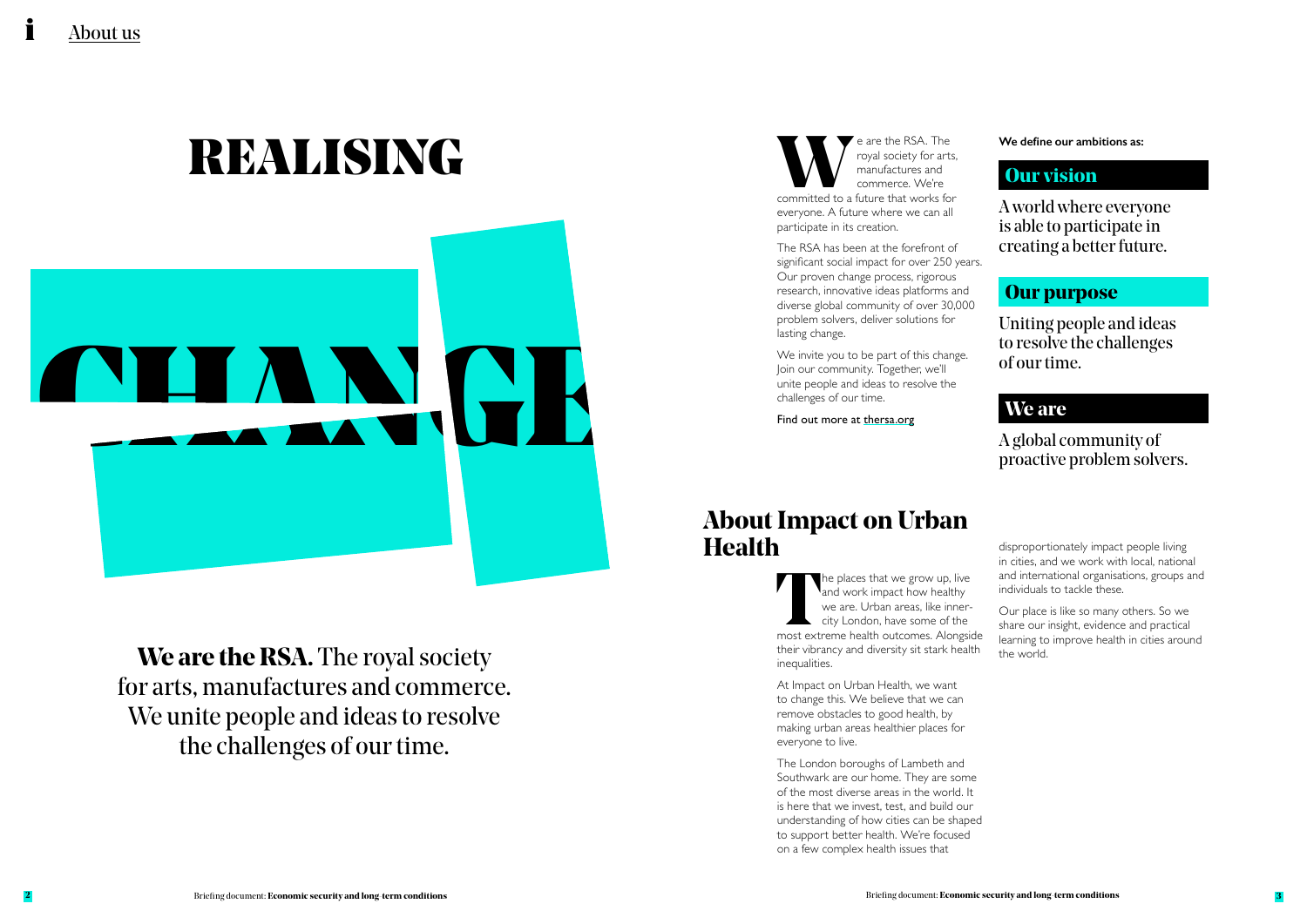# <span id="page-3-0"></span>EXECUTIVE SUMMATRY

**Health and economic security** are coconstitutive. Our research shows that people with multiple long-term conditions experience the greatest challenges in achieving economic security. This briefing document contains six policy recommendations aimed at supporting people with long-term conditions at different stages of their lives.

1

# **Executive summary**

The Covid-19 pandemic has<br>
brought to the fore the intrinsic<br>
links between our health and<br>
economic security. The virus<br>
has both increased the risk posed by our **T** brought to the fore the intrinsic links between our health and economic security. The virus workplaces on our health – particularly for key workers and those unable to work from home – and the reciprocal risk our health plays on our ability to work or earn an income, through the need to self-isolate, shield or care for the health of others around us.

But for many who live everyday with long-term conditions, Covid-19 has only exacerbated tensions that already dictated their economic security. Managing both physical and mental health conditions alongside financial health can be a burdensome and difficult task, and an experience which this research specifically seeks to explore.

- in the year following diagnosis there is a negative impact on individuals' incomes that lasts into the longer term and worsens over time
- those living with multiple long-term conditions have the highest rate of claiming one or more work, disability or housing related benefits, with a third in receipt of multiple benefits to support them.

Beyond the point of diagnosis, those living with one or more long-term conditions are faced with an ongoing economic security challenge. For many, economic security is derived from the benefits system as it is no longer possible to work or to find work that meets their needs. In the context of a safety net of state support that has been eroded over the past decade - with increased conditionality for work-related benefits and payment levels trailing inflation across a number of disability related benefits - this makes it extremely hard to maintain economic security.<sup>1</sup>

A diagnosis, and going on to manage a condition, can be a physical, economic and emotional shock which our systems of support do not currently respond to with the flexibility and integration needed. Through new analysis of Understanding Society data we find that the diagnosis of a long-term condition has both tangible implications for financial health and an impact on an individual's subjective economic security.

## Managing a diagnosis

When receiving a diagnosis, there may be both short- and long-term implications for individuals' wider lives and an impact on their economic security. In the immediate term, this might mean taking time off work to manage the diagnosis or any treatment it comes with, whilst in the longer term it might mean leaving employment altogether, reducing hours or working more flexibly. In each instance those living with longterm conditions in particular move beyond a binary engagement with work or the benefits system and instead often interact with both. But this does not provide a guarantee of economic security.

In our research, we found:

# Living with long-term conditions

And for those who continue to work (just over a half of those with multiple long-term conditions), the nature of employment options – be that through employers failing to accommodate the flexibility required to manage a long-term condition, the level of income for work that individuals are able to

Personal Independence Payment and Disability Living Allowance each increased by around 0.5 percent between 2020/21 and 2021/22. A full list of annual increases by benefit can be found here: [www.gov.uk/](http://www.gov.uk/government/publications/benefit-and-pension-rates-2021-to-2022/benefit-and-pension-rates-2021-to-2022#disability-living-allowance) [government/publications/benefit-and-pension-rates-2021-to-2022/benefit](http://www.gov.uk/government/publications/benefit-and-pension-rates-2021-to-2022/benefit-and-pension-rates-2021-to-2022#disability-living-allowance)[and-pension-rates-2021-to-2022#disability-living-allowance](http://www.gov.uk/government/publications/benefit-and-pension-rates-2021-to-2022/benefit-and-pension-rates-2021-to-2022#disability-living-allowance)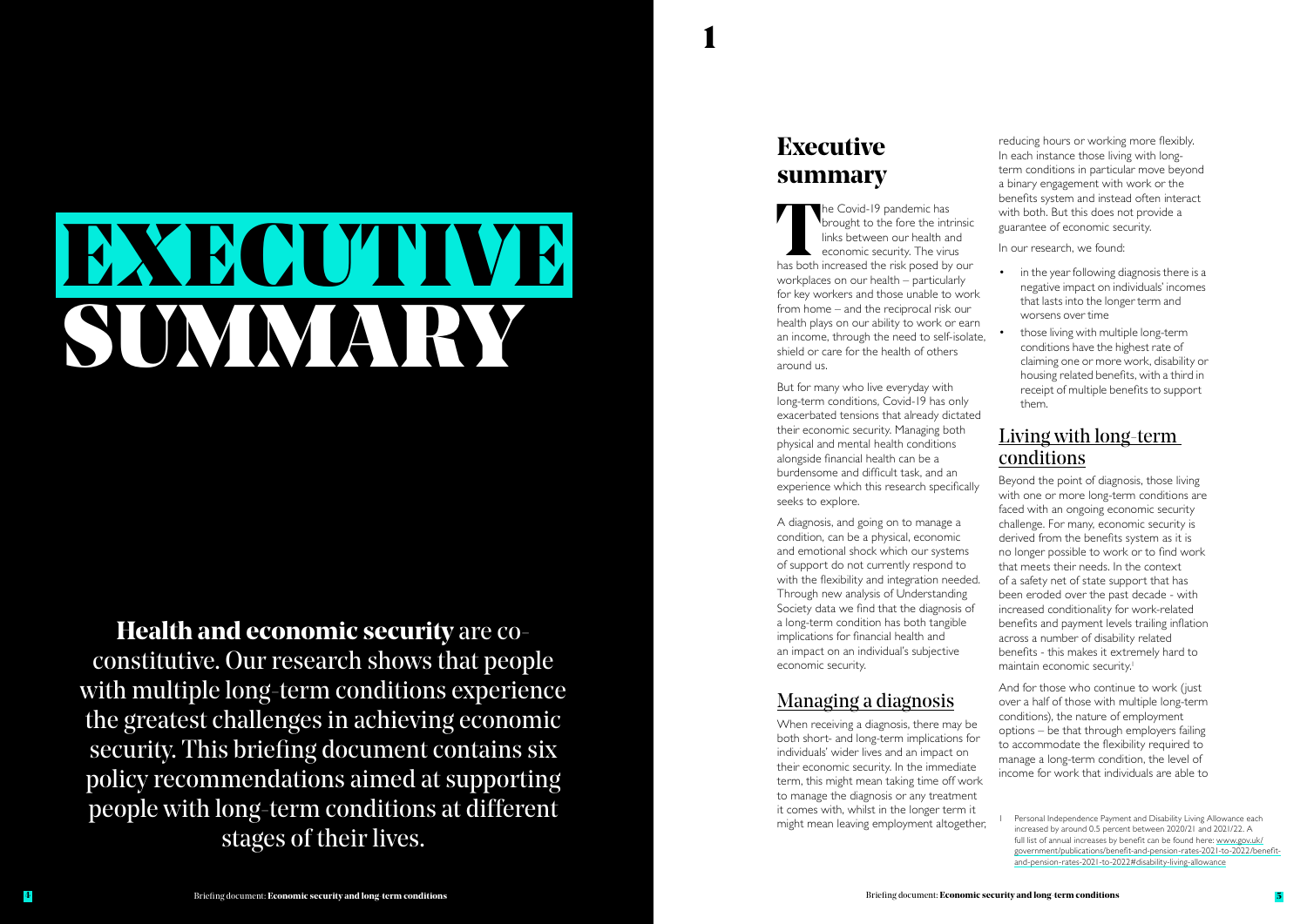access or the use of zero-hours contracts which provide no certainty about income in the coming weeks – can all spell longterm precarity.

In our research, we found:

- those living with multiple long-term conditions face the greatest adversity in achieving economic security across a range of measures
- for those who are unable to work due to their health conditions, twothirds report low levels of subjective economic security
- that a higher proportion of people in work with long-term conditions than without are employed on zero hours contracts or working part-time
- those living with multiple long-term conditions are the most likely to be in receipt of one or more benefits, and more than a quarter (28 percent) of those in receipt of Universal Credit and living with multiple long-term conditions are also in work.

# Looking to the future

In combination, these challenges not only impact the financial situation of those living with long-term conditions in the present, but also speak to confidence in their future. This might be through anticipation of their future health or economic situation, compounded by their access to support or savings.

As we emerge from the Covid-19 pandemic, for many, these questions are top of mind as they look to how they might fit in with a changing working environment and uncertainty about the support from central and local services.

In our research we found:

- Those with multiple long-term conditions have the least optimism about their finances in the future and were the least likely to feel an improvement in their economic security over the first eight months of the pandemic.
- Covid-19 job losses were most acutely felt by those living with multiple longterm conditions, but furlough uptake did not differ by health status.
- Long Covid threatens the future of those with a previous diagnosis of one or more long-term conditions more frequently than those with no longterm conditions.

### A recovery that supports those living with longterm conditions

- **1** To provide tailored support on economic security for those managing a long-term condition diagnosis, integrated care systems, in partnership with local authorities and job centres and other stakeholders, should establish local economic security hubs. These hubs should include key workers for people managing a diagnosis and operate on a prescription model.
- **2** To ensure that a need for flexibility at work does not undermine economic security, national government should expand eligibility for, and increase the level of, statutory sick pay.
- **3** To support the needs of people with multiple long-term conditions in work, and expand the suitability of employment options for those looking for work, local authorities should encourage employers to specifically support those living with long-term conditions with a commitment to health inclusivityfor employers.
- **4** The Department for Work and Pensions must create a safety net that better supports people living with longterm conditions by reforming Universal Credit, Housing Benefit and Carer's Allowance. This should include a reversal of the cut to the £20 Universal Credit uplift.
- 5 With a view to exploring a new model of state support based on stabilising incomes and building security in the future, local authorities, with support from national government, should explore a Universal Basic Income (UBI) trial with a specific focus on health and wellbeing outcomes and those living with multiple long-term conditions. A trial in England would be the first of its kind.

**6** National government must ensure that any recovery plan from Covid-19 includes a specific consideration of those living with multiple long-term conditions. This should include a risk assessment as furlough comes to a close and an inclusive design for the 'Plan for Jobs'.

Given the complexity of economic security, there are a range of institutions at both local and national levels and across the public sector, employers and financial systems that can better support those living with multiple long-term conditions to achieve economic security. Addressing a complex challenge like this requires a consideration of a range of avenues for change, and for those living with multiple long-term conditions this means considering the role of work as well as support outside of employment. Such a step change requires us to actively acknowledge the complexity and unique experiential dynamic of economic security, and to align systems of support to actively enhance and support economic security by design.

#### **Box 1:** Defining economic security

# Recommendations

- It includes the subjective and cannot be predicted by objective circumstances alone.
- It is dynamic, related to the past, present and anticipation of the future.
- It is not binary, whilst security and insecurity are used in this work as opposites between them sits a multidimensional scale of experiences.

In light of these findings, we make the following key recommendations to national and local government, employers and integrated care systems (ICS):

> We hope that this briefing and the supporting evidence acts as a catalyst for change and that as we emerge from the Covid-19 pandemic we place a specific focus on the needs of those living with long-term conditions.

The RSA defines economic security as "the degree of confidence that a person can have in maintaining a decent quality of life now and in the future, given their economic, financial and social capital".<sup>1</sup> This is a definition which includes critical components that contribute to economic security: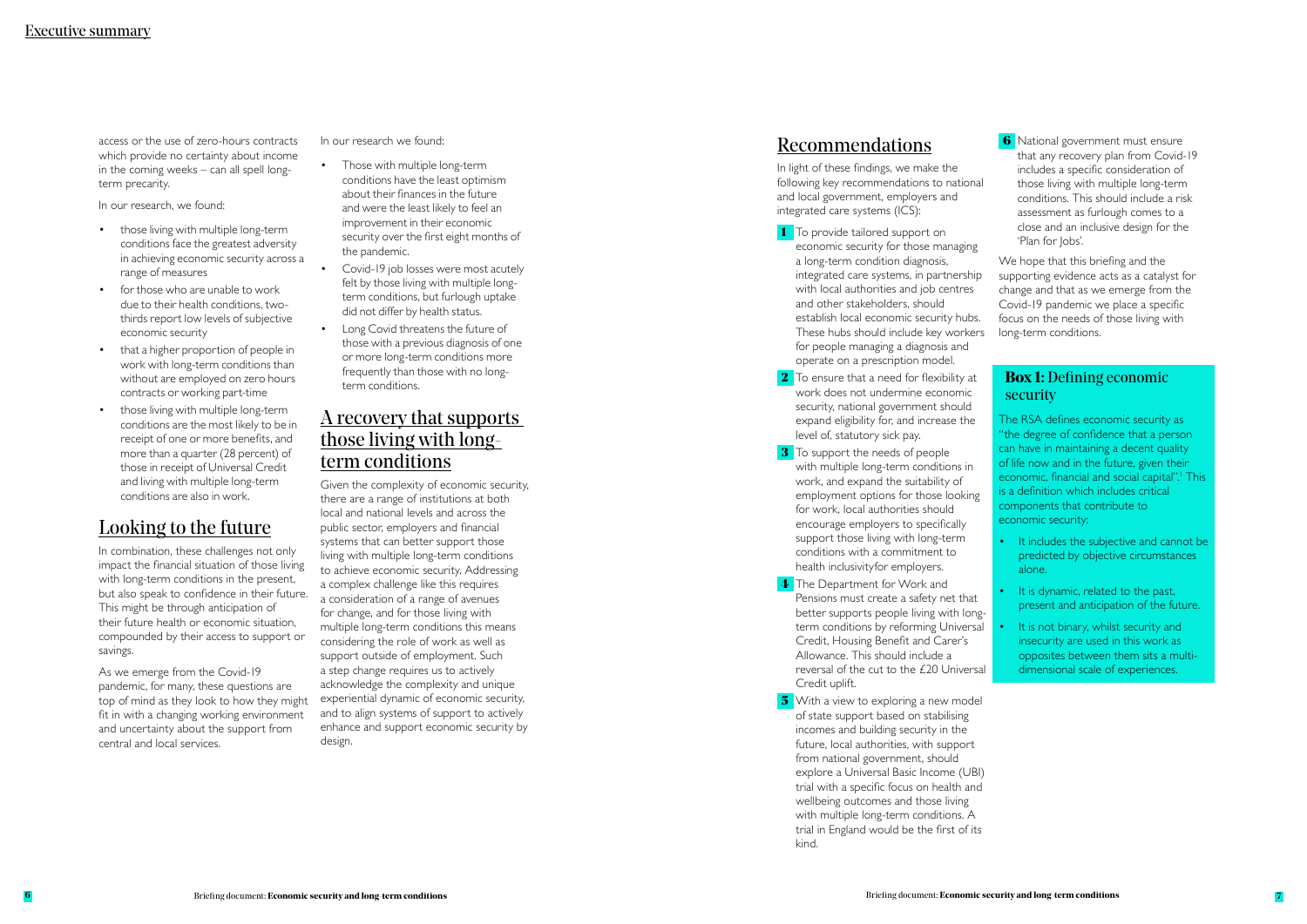In this report we will refer to economic security and economic insecurity, which describes a low or absent degree of confidence.

We will make reference to 'subjective economic security', which we have derived from Understanding Society data. To create a measure of subjective economic security, we combined responses to two questions about subjective assessments of respondents' current and future financial situations within the main Understanding Society data. Together these take into account how they are managing now and in a years' time. Specifically, respondents are asked:

1. How well would you say you yourself are managing these days?

- *a. Living comfortably*
- *b. Doing alright*
- *c. Just about getting by*
- *d. Finding it quite difficult*
- *e. Finding it very difficult*

2. Looking ahead, how do you think you will be financially managing a year from now?

- *a. Better off*
- *b. Worse off than now*
- *c. About the same*

Combinations of responses were then categorised into four levels of economic security groupings: high, medium, low, and very low. This approach is outlined in full in the technical appendix and reference to subjective economic security in the data will be used to refer to this measure.

We address these hypotheses by exploring a chronology of experiences for those living with one or multiple long-term conditions, including at the point of diagnosis, going on to live well with long-term conditions and looking ahead to the future.

#### **Box 2:** Research hypotheses

We place a particular focus on those of working age who are navigating work, their health and preparing for the future. We also acknowledge that those living with one or more long-term conditions are not a homogenous group. The nature and implications of a long-term condition will vary depending on the diagnosis and a number of wider factors, and additionally, some may or may not have a registered disability. This will relate to their ability to receive certain kinds of support.

This briefing is informed by data analysis conducted by the RSA of Understanding Society. Our analysis sought to quantitatively explore the prevalence and nature of economic security amongst those living with one or more long-term conditions.

In particular, we set out with three key hypotheses:

- 1. The experience of economic insecurity is acutely felt by those living with single or multiple long-term conditions.
- 2. The factors contributing to economic security vary from those living with no long-term conditions.
- 3. Covid-19 has added to the scale of insecurity for the general population and specifically for those living with long-term conditions.

As set out in the supporting data for this briefing, our analysis suggests that each of these hypotheses are evidenced. For more detail, see our accompanying data deep dive.

More information on the methodology for this work can be found in the appendix of this briefing.

# MANAGING

# A DIAGNOSIS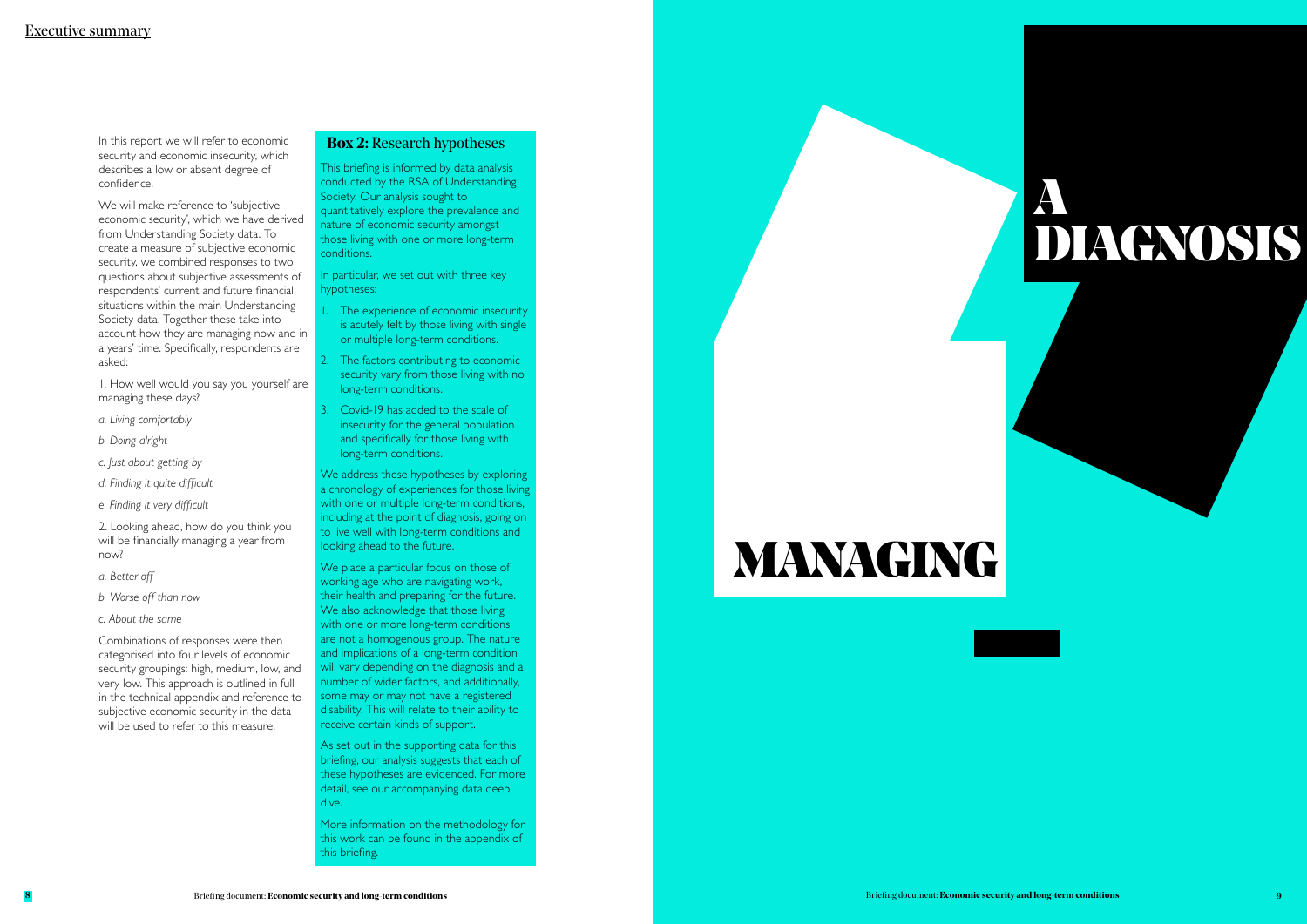# **Managing a diagnosis**

The diagnosis of a first or additional<br>
Improving economic security, through the<br>
Improving economic security, through the health condition can be an emotional, physical and financial shock in an individual's life. systems of support that surround us and tailored guidance at the point of diagnosis, can help those experiencing a period of uncertainty with their health to remain confident in their finances.

This might be due to a range of reasons, many of which interact. Specifically, for those navigating a diagnosis and any treatment that might follow, they may require a much more flexible working pattern, reduced hours or indeed to move out of work altogether. In each of these instances, individuals risk losing income and the offer of support from employers or the state tends to fall short of the income employment can bring. For example, for those moving onto statutory sick pay (SSP) their income will fall to £96.35 per week. By contrast, someone working full-time on minimum wage would earn £267.<sup>2</sup>

Our analysis shows the point of diagnosis is also a particular moment of financial precarity, with incomes directly impacted (see Figure 2). By looking over a series of successive years we see that those with no long-term conditions who remain in good health experience the highest growth in income, whilst those newly diagnosed with a condition over this period, or continuing to live with a condition, on average have lower income growth.

service occupations.<sup>4</sup> We find that people with multiple long-term conditions are more likely to work in these sectors – and specifically health and social care - making exclusion from SSP a particular concern for this group.

Though only one in four (26 percent) of employees in the UK with sick pay rely on SSP (as opposed to additional employer contributions), they are concentrated in certain kinds of work.<sup>3</sup> Government data indicates that three quarters of managers are covered by non-mandatory sick pay, compared to just 43 percent of workers in caring, leisure and other

Depending on their diagnosis, those unable to work in the longer-term, or unable to find work, might be eligible for a range of benefits, such as Universal Credit, Employment and Support Allowance (ESA), Personal Independence Payment (PIP) or others. Our research shows that over half (54 percent) of working age people living with multiple long-term conditions are in receipt of one or more work, housing or disability related benefits, compared to less than a third of those with no long-term conditions (29 percent) (see Figure 2).<sup>5</sup> Of those with multiple longterm conditions, a third (34 percent) are in receipt of multiple benefits. Diagnoses can, therefore, lead to greater interaction with the Department for Work and Pensions at a time when individuals might also be increasingly engaging with a range of health professionals and institutions.



Our recommendations here seek to specifically mitigate the risk of an income loss, and to create a cultural shift in policy to reduce the burden on individuals. Instead, we should strive to create a forum for collaboration across systems, with a shared ambition of improving economic security.

- 2 For an adult over 25 years old working 30 hours at a minimum wage of £8.91. UK Government (2021) *National Minimum Wage and National Living Wage rates.* [online]. Available at: [www.gov.uk/national-minimum-wage](http://www.gov.uk/national-minimum-wage-rates )[rates](http://www.gov.uk/national-minimum-wage-rates )
- 3 O'Connor, S. (2020) Threadbare sick pay is a false economy. Financial Times, [online] 27 October. Available at: [www.ft.com/content/51aea217-](http://www.ft.com/content/51aea217-4da7-423a-9e77-50eea30fe903) [4da7-423a-9e77-50eea30fe903](http://www.ft.com/content/51aea217-4da7-423a-9e77-50eea30fe903)
- 4 Department for Work and Pensions and Department of Health and Social Care (2019). Health in the workplace: patterns of sickness absence, employer support and employment retention. [pdf]. Available at: [www.](http://www.assets.publishing.service.gov.uk/government/uploads/system/uploads/attachment_data/file/817124/health-in-the-workplace-statistics.pdf) [assets.publishing.service.gov.uk/government/uploads/system/uploads/](http://www.assets.publishing.service.gov.uk/government/uploads/system/uploads/attachment_data/file/817124/health-in-the-workplace-statistics.pdf) [attachment\\_data/file/817124/health-in-the-workplace-statistics.pdf](http://www.assets.publishing.service.gov.uk/government/uploads/system/uploads/attachment_data/file/817124/health-in-the-workplace-statistics.pdf)
- 5 Specifically, one or more of: Income Support, Jobseekers Allowance, Child Benefit, Universal Credit, Incapacity Benefit, Employment and Support Allowance, Carer's Allowance, Disability Living Allowance, Personal Independence Payments, Attendance Allowance, Industrial Injury Disablement Benefit, Sickness and Accident Insurance, Foster Allowance, Maternity Allowance, In-work Credit for Lone Parents, Return to Work Credit, Working Tax Credit, Council Tax Reduction, Rate Rebate, Housing Benefit, Rent Rebate, any other disability related or state benefit.



#### **No longterm conditions One long-term condition Multiple long-term conditions Total** security 41% 38% 29% 39% 38% 39% 38% 38% security 19% 20% 28% 20% 2% 3% 6% 3%

# **One in three** working aged people with multiple long-term **multiple benefits** - compared to 10 percent of people with no long-

**Year-on-year in- come increases are lowest** for those who have been diagnosed with a long-term health condition

#### **Figure 1:** Subjective economic security by health conditions, national

**Figure 2:** Number of benefits claimed by health condition status, national, working age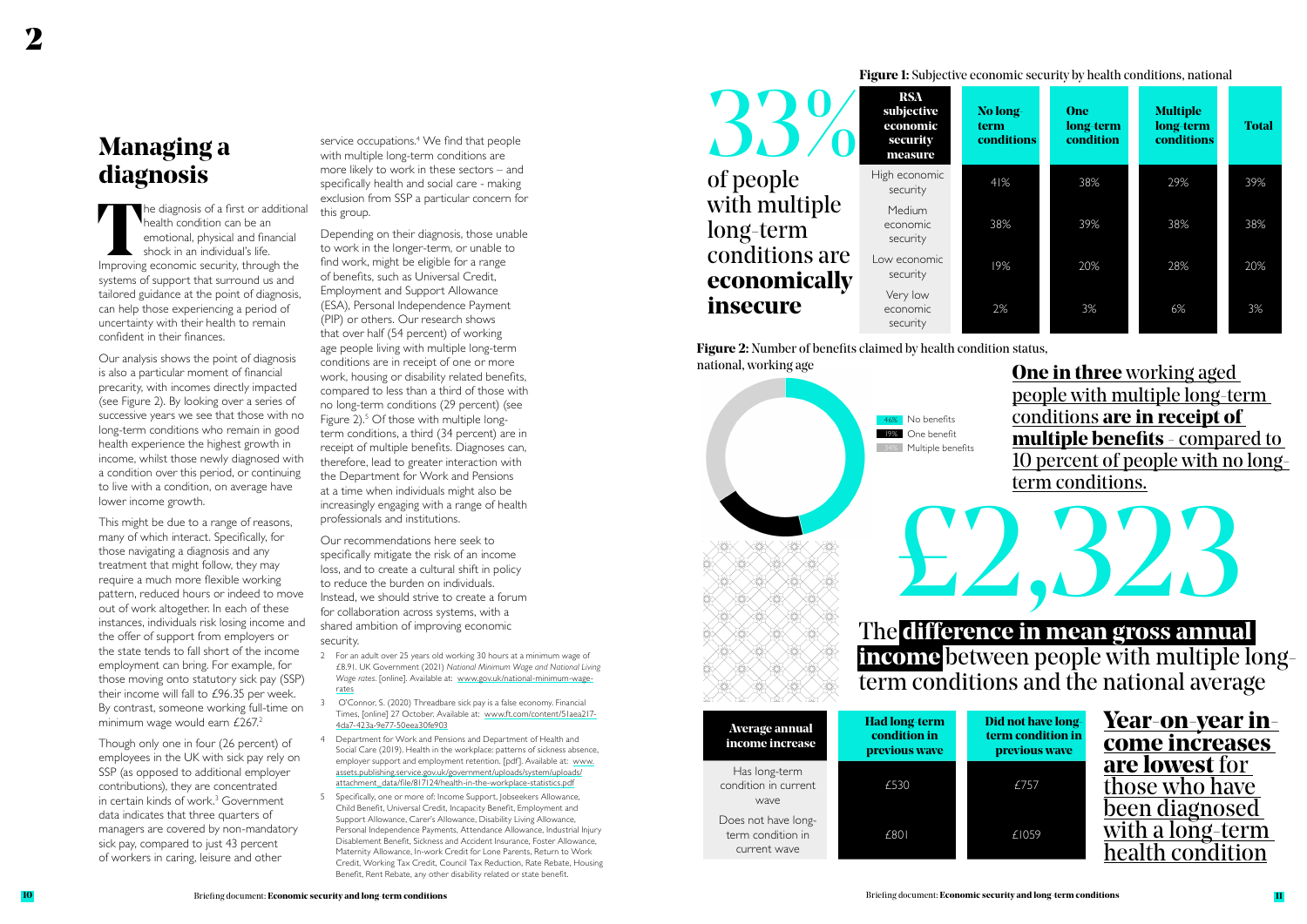# Recommendations

1 **Provide tailored support on economic security for those managing a long-term condition diagnosis through local economic security hubs.**

*To ensure that people with long-term conditions are comprehensively and holistically supported to maintain economic security.*

We recommend the remit of integrated care systems, defined in the Health and Social Care White Paper, to include a hub of services and support for their economic security, with tailored support for those managing a new diagnosis. This would include:

- A new role an economic security advisor - designed to act as a designated point of contact for those living with long-term conditions, with outreach at the point of diagnosis.
- Collaboration between integrated care systems, local authorities, housing providers, Jobcentres (including Access to Work teams), employer representatives and local residents to design the necessary service offer within each local place.
- An offer of pooled local resources, referrals and advice for those living with long-term conditions and in need of additional support or information in relation to their current and future financial situation.

The period following a diagnosis is often stressful and navigating the complex system of support risks a detrimental impact on an individual's wellbeing. With commissioned services such as Macmillan welfare rights advice for those navigating a cancer diagnosis and local authority welfare rights offers unevenly provided across the country, the economic security hub would be an opportunity to ensure that all people managing a diagnosis have access to the same level of support.<sup>6</sup>

The Health and Social Care White Paper sets out a departure from Clinical Commissioning Groups (CCGs) and towards ICS, offering a timely opportunity to build infrastructure around economic security as a public health outcome.<sup>7</sup> In particular, ICS Health and Care Partnerships have a remit to 'address the systems' health, public health and social care needs and action 'place based joint working between the NHS, local government, community health services and other partners such as the voluntary and community sector'.<sup>8</sup> Given the interconnection of economic security with a range of health and public health needs, such a hub could be supported as part of this remit.

Individuals would be connected with this support on diagnosis through a prescription model, mirroring how social and medical prescriptions work and meaning that the service referral is built into existing systems. A hub would bring together opportunities for a range of local stakeholders to collaborate around service provision or information sharing according to the needs of the local area. By engaging those in receipt of such support and residents more widely, hubs can work to meet the needs of the population they serve by design.

Our recommendation for the establishment of economic security advisors would ensure those with longterm conditions are able to access the benefits they are entitled to following a diagnosis and help to navigate the labyrinthine welfare system. As a person's

- 6 Macmillan (2021) Welfare Rights Advice. [online]. Available at: [www.](http://www.macmillan.org.uk/cancer-information-and-support/get-help/financial-help/welfare-rights-advice ) [macmillan.org.uk/cancer-information-and-support/get-help/financial-help/](http://www.macmillan.org.uk/cancer-information-and-support/get-help/financial-help/welfare-rights-advice ) [welfare-rights-advice](http://www.macmillan.org.uk/cancer-information-and-support/get-help/financial-help/welfare-rights-advice )
- 7 Department for Health and Social Care (2021) Working together to improve health and social care for all. [pdf]. Available at: [www.gov.uk/](http://www.gov.uk/government/publications/working-together-to-improve-health-and-social-care-for-all ) [government/publications/working-together-to-improve-health-and-social](http://www.gov.uk/government/publications/working-together-to-improve-health-and-social-care-for-all )[care-for-all](http://www.gov.uk/government/publications/working-together-to-improve-health-and-social-care-for-all )
- 8 Department for Health and Social Care (2021) Integration and Innovation: working together to improve health and social care for all. [pdf]. Available at: [www.assets.publishing.service.gov.uk/government/uploads/system/](http://www.assets.publishing.service.gov.uk/government/uploads/system/uploads/attachment_data/file/960548/integration-and-innovation-working-together-to-improve-health-and-social-care-for-all-web-version.pdf ) [uploads/attachment\\_data/file/960548/integration-and-innovation-working](http://www.assets.publishing.service.gov.uk/government/uploads/system/uploads/attachment_data/file/960548/integration-and-innovation-working-together-to-improve-health-and-social-care-for-all-web-version.pdf )[together-to-improve-health-and-social-care-for-all-web-version.pdf](http://www.assets.publishing.service.gov.uk/government/uploads/system/uploads/attachment_data/file/960548/integration-and-innovation-working-together-to-improve-health-and-social-care-for-all-web-version.pdf )

relationship with their diagnosis changes, the advisor would be able to refer them to employment or volunteer services and, where relevant, collaborate with Jobcentres.

Crucially, this would not be the end of the relationship. Recognising that a person may move in and out of work as their condition develops or things just don't work out at a job, the advisor would be on hand to offer support in accessing benefits once again. An advisor would be in place to offer as much or as little support needed to ensure their economic security and would span the breadth of contributory factors that affect an individual's economic security  $including - and not limited to - income,$ debt, housing and employment.

#### 2 **Ensure that statutory sick pay is sufficient and supports economic security at the point of diagnosis and beyond.**

*To smooth the transition in and out of work and reduce instability.*

We recommend that central government reviews statutory sick pay to account for the following expansion of provision and rise in payment level:

- Eligibility to start from the first day of need (ie no waiting days).
- Removal of lower income limit for eligibility.
- Available for up to 52 weeks with a gradual taper across this period.
- Change payment to hourly and increase to 70 percent of pay with a lower limit of minimum wage and to a maximum of £2,500 per month.
- For those working on zero-hours contracts, pay should represent average hours worked in the last three months and, for all contract types, SSP should flexibly cover any hours not worked.

For those on low pay, or those who might experience more frequent bouts of leave due to a health condition, the system offers very little financial support and at the statutory level can equate to a loss of income. This increase to the level of statutory payment is suggested under the principle that loss of work due to sickness or ill health should not be a barrier to achieving economic security. For this reason the minimum payment level we recommend is a level of payment equated to the minimum wage as a lower limit and 70 percent of income otherwise. This would equate the UK's policy to the average across OECD countries.

Removing wait days should support people to take the time they need to manage a new diagnosis and the financial and personal implications this might bring, whilst the removal of the lower income limit should mean that there is no complete loss of income due to ill health. As an example, last year, RSA research found that 11 percent of all care workers (an estimated 79,000 people) earn less than £118 per week and are therefore ineligible for SSP.<sup>9</sup> In this research we found that those living with multiple long-term conditions are more likely to work in the health and care sector than others.

Last year, the Resolution Foundation calculated that increasing SSP from £96 to £160 would entail a cost of £2bn, under the assumption that half of eligible employees were taking two weeks leave due to Covid-19 related sickness or isolation.10 Our recommendation to 70 percent of average earnings (£224) would represent a cost of closer to £4bn under these conditions, though this is likely to be the upper end as we move away from the pandemic and far less than half of eligible employees taking such leave. The government is currently running a

<sup>9</sup> Jooshandeh, J. and Lockey, A. (2020) All clapped out? Key workers living through lockdown. [pdf]. Available at:[www.thersa.org/reports/clapped-out](http://www.thersa.org/reports/clapped-out)

<sup>10</sup> Resolution Foundation (2020) *Doing what it takes: Protecting firms and families from the economic impact of coronavirus*. [pdf]. Available at: [www.](http://www.resolutionfoundation.org/app/uploads/2020/03/Doing-what-it-takes.pdf) [resolutionfoundation.org/app/uploads/2020/03/Doing-what-it-takes.pdf](http://www.resolutionfoundation.org/app/uploads/2020/03/Doing-what-it-takes.pdf)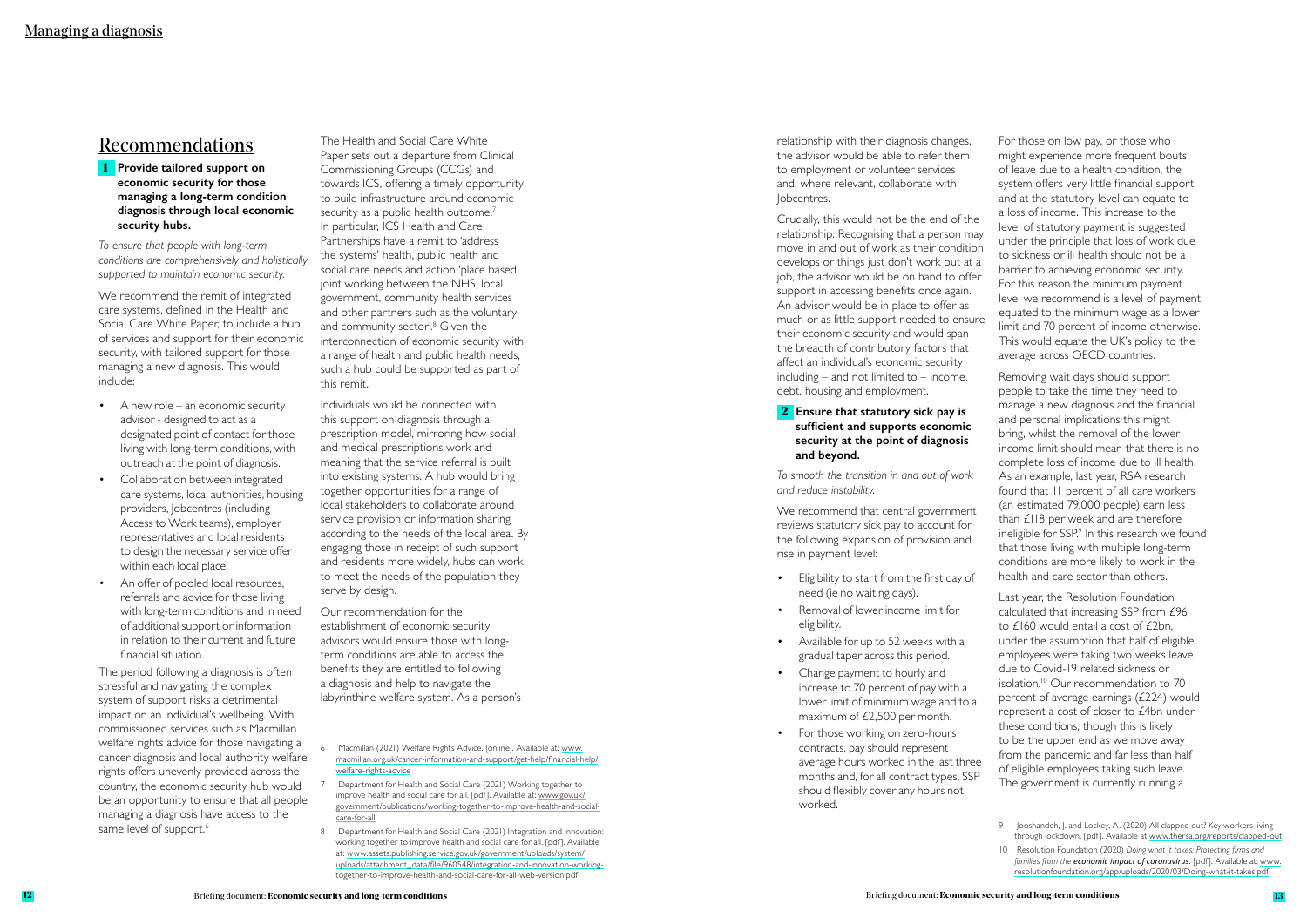SSP rebate scheme for small and medium enterprises which offers a potential mechanism for support for employers to meet this cost.

#### **Box 3:** Sick pay in other coun tries

In recognition of the importance of financially supporting people to isolate and contain Covid-19, many members of the OECD (Organisation for Economic Co-operation and Development) have strengthened sick pay provision since the outbreak of the pandemic.<sup>11</sup> Across the OECD, sick pay covers on average 70 percent of an eligible employee's wage during a four-week spell of illness with Covid-19.<sup>12</sup> In many countries in Northern and Central Europe including Austria and Germany, the replacement rate is 100 percent. Though often supplemented by non-mandatory employer contributions, statutory sick pay in the UK only covers an average 10 percent of wages for a four-week Covid-19 illness. This is the third lowest rate among OECD countries, behind the US and South Korea. In fact, only a minority of countries' sick pay policies cover less than half of person's last wage, including most Anglophone countries, Italy, South Korea and Colombia.



11 OECD (2020) Paid sick leave to protect income, health and jobs through the COVID-19 crisis. [online]. Available at: [www.oecd.org/coronavirus/](http://www.oecd.org/coronavirus/policy-responses/paid-sick-leave-to-protect-income-health-and-jobs-through-the-covid-19-crisis-a9e1a154/#figure-d1e652) [policy-responses/paid-sick-leave-to-protect-income-health-and-jobs](http://www.oecd.org/coronavirus/policy-responses/paid-sick-leave-to-protect-income-health-and-jobs-through-the-covid-19-crisis-a9e1a154/#figure-d1e652)[through-the-covid-19-crisis-a9e1a154/#figure-d1e652](http://www.oecd.org/coronavirus/policy-responses/paid-sick-leave-to-protect-income-health-and-jobs-through-the-covid-19-crisis-a9e1a154/#figure-d1e652)

12 This is calculated for a full-time private-sector employee earning an average wage.

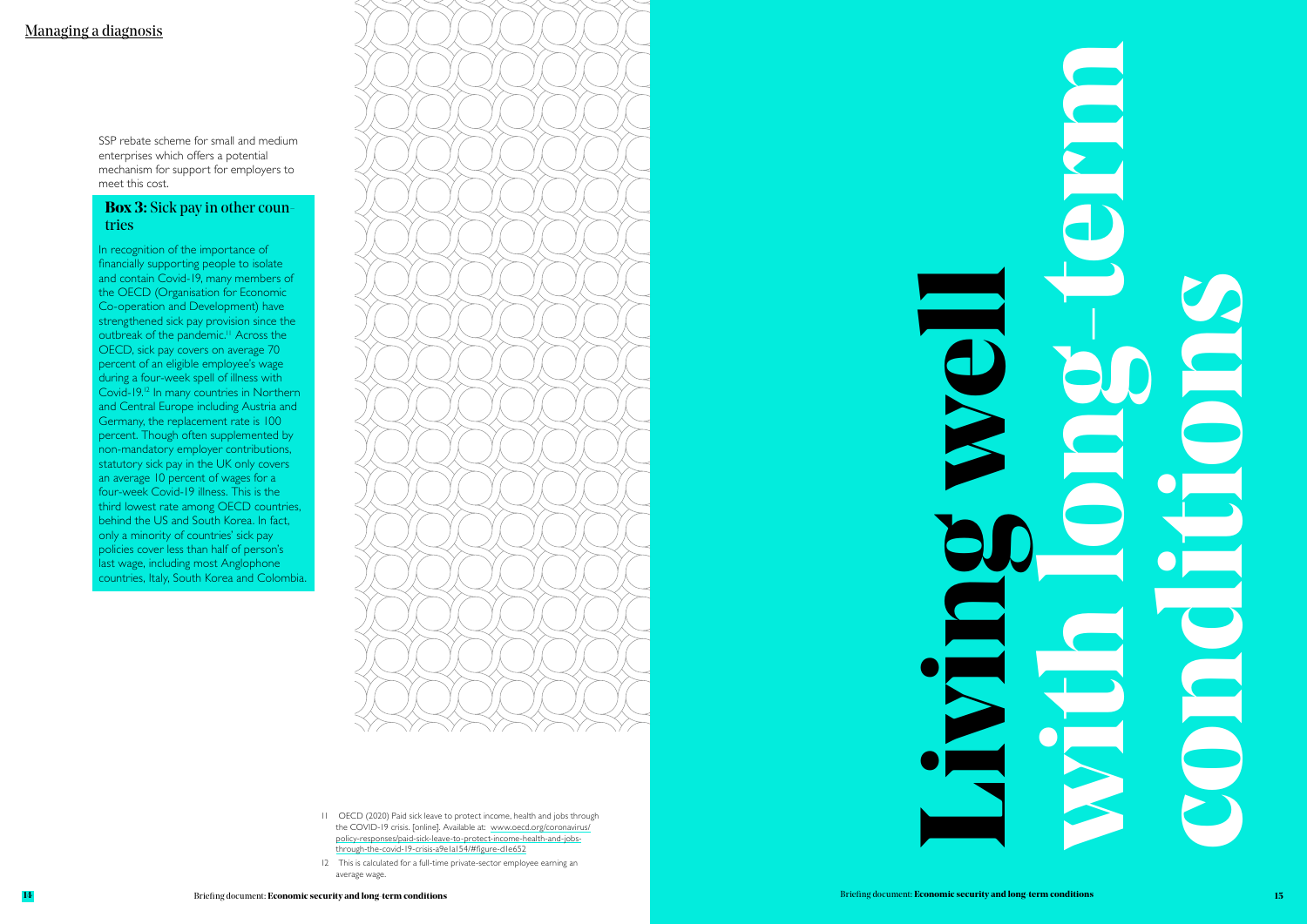# Among working age people with multiple long-term conditions, **a quarter are out of work due to long-term sickness or disability**, but **over half are in work.**

Those who are out of work due to employment or long-term sickness or disability report **the lowest economic security.**



#### **Figure 3:** Current economic activity among people with multiple long-term conditions (inner ring) and total population (outer ring)



- Employed or self-employed
- Retired
- Unemployed
- In education, training or apprenticeship
- Long-term sick or disabled
- Doing something else

#### **Figure 4:** Subjective economic security by economic activity

| Total      |
|------------|
| population |



| <b>Basic outgoing</b>                       | <b>Multiple long-</b><br>term conditions | <b>Total</b><br>populatio |
|---------------------------------------------|------------------------------------------|---------------------------|
| Replace any worn out<br>furniture           | 49 percent                               | 33 percent                |
| Replace or repair major<br>electrical goods | 42 percent                               | 27 percent                |
| Save £10 per month<br>regularly             | 38 percent                               | 25 percent                |
| A holiday away from home                    | 40 percent                               | 32 percent                |
| Keep home in decent state<br>of repair      | 27 percent                               | 17 percent                |
| Keep up with bills and<br>repayments        | 12 percent                               | 8 percent                 |
|                                             |                                          |                           |

The experience of living with long-<br>term conditions is not static and<br>can mean navigating changing<br>symptoms, treatment and the<br>development of additional conditions. A term conditions is not static and can mean navigating changing symptoms, treatment and the life-long approach to elevating economic security for those living with long-term conditions therefore must include a flexible system that supports individuals to live well and according to their needs.

**Figure 5:** Proportion of people unable to afford basic outgoings

# Of those in work, people living with multiple long-term conditions are more commonly on **zero-hours contracts or working part time.**

People with multiple long-term conditions are **less able to cover basic outgoings** compared to the general population.

# **Living well with long-term conditions**

We have already seen in Figure 2 that to make ends meet, those living with multiple long-term conditions are in receipt of benefits more commonly than those with one or no long-term conditions, and for one in three this means claiming multiple work, housing or disability related benefits. Amongst this group there is also a higher claimant rate of Universal Credit.<sup>13</sup>

Our analysis shows how living with longterm conditions, and multiple long-term conditions in particular, can mean navigating complex economic circumstances. As Figure 4 shows, an individual's subjective economic security is closely related to their main economic activity, with a quarter (26 percent) of those in paid work (employed or self-employed) experiencing low economic security compared to two thirds (64 percent) of those who are long-term sick or disabled. We know (from Figure 3) that a quarter of people living with longterm conditions are out of work as a result of their health. Clearly, their conditions play a role in the determination of such differences and place a limiting factor on the ability of an individual to achieve a sense of economic security.

For those managing long-term health conditions and able to work it might not be possible to work full-time and our analysis shows that those living with multiple longterm conditions are more likely than those with no long-term conditions to work on zero hours contracts or part time hours. More is needed to understand to what extent this is the preference of those in this position and the reciprocal impact on their health and wellbeing.

The impact of this insecurity and financial strain means that those living with multiple long-term conditions report the highest levels of material deprivation (see Figure 5). Half (49 percent) of those living with longterm conditions say their household would be unable to replace worn our furniture and 42 percent to replace electrical goods. Crucially, their reported material deprivation reflects the whole household, showing the wider impact of a diagnosis on those they live with or support.

Our recommendations to support those living with long-term conditions are designed to ensure that regardless of the balance between work and state support an individual requires, all are able to achieve economic security. This requires both employers, local systems and national government to take action with this specific objective. It also requires us to move beyond an assumption that all work is good, and specifically consider how the conditions of work might actively support the health and wellbeing of those living with multiple long-term conditions. We take a household approach in acknowledgement of the interconnectedness of the personal and financial circumstances of those within the same home.

13 Note that the data collection period for this analysis of Universal Credit spans 2018-2020 during which time the Universal Credit roll-out is ongoing. Therefore we estimate the overall claim rate for Universal Credit at the point of publication to be higher amongst all groups.

3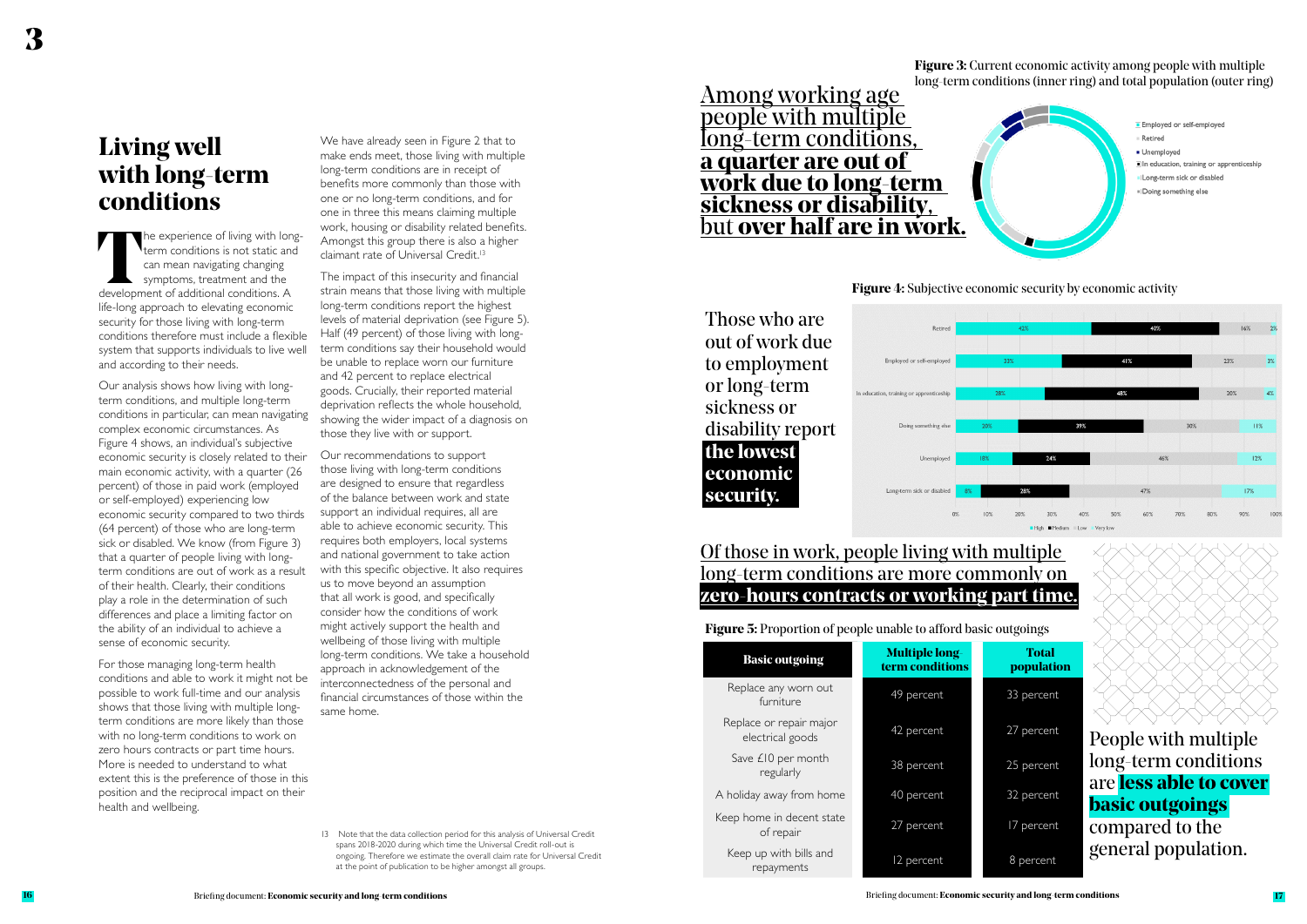In this way such a commitment would encourage working environments that meet the needs of those with long-term conditions, and support those out of work to find appropriate and supportive workplaces.

#### 4 **Create a safety net that better supports people living with longterm conditions.**

*To ensure that nobody falls into poverty as a result of their health.*

To support those living with one or more long-term conditions to take confidence that the state support offered to them will meet their needs, we recommend that the Department for Work and Pensions:

- Increase Universal Credit and Housing Benefit to:
	- Increase Universal Credit to at least make the £20 uplift permanent.
	- Return Local Housing Allowance to the median local rent.
	- Adjust Broad Market Rental Areas to smaller boundaries to account for local variation.
	- Begin from the point of application and not after a mandatory fiveweek wait.
- Reform Carer's Allowance to:
	- In the short term, introduce a taper to Carer's Allowance based on hours worked or income earned over the current cap.
	- In the long term, conduct a cost benefit analysis of an expansion of Carer's Allowance to a universal payment to all providing care to someone in their household and reviewing the level of payment.

Our research shows that two-thirds of working age adults living with multiple long-term conditions derive income from a range of work-, housing- and disabilityrelated benefits. In combination, the above recommendations would help to provide

those living with long-term conditions with confidence that the benefits system will adapt to support them during a financial shock such as a diagnosis or a temporary or long-term progression of a diagnosed condition. This would support those with long-term conditions that do not meet the necessary requirements to claim for disability-related benefits.

Increasing Universal Credit and Local Housing Allowance payments should support those new to receipt of the benefit towards improved economic security. However, this alone will not guarantee the financial needs of those in receipt of such benefits are met. The Joseph Rowntree Foundation sets their Minimum Income Standard, that is the amount a household needs to earn to be able to meet a decent standard of living, at £325 per week for a single adult household.17 The benefit cap currently prevents those reliant on state benefit from an income greater than £258 per week. Clearly the system cannot support the economic security and wellbeing of those in receipt. The above recommendations relate to a minimum needed to step towards improved economic security. In the next chapter we will explore what a longer-term reform might look like.

**3** Encourage employers to specifically to ensure that work is inclusive, regardless of health considerations. We recommend a locally led employer commitment to best practice to support current and possible future employees living with, or recently diagnosed with, long-term health conditions.

> Such a commitment should draw on government guidance on employing disabled people and people with long-term conditions and opportunities supported by Access to Work schemes, but specifics should be informed by local employers, employees and prospective employees.<sup>15</sup>

> Employers would benefit from a more inclusive working environment and increased capacity outcomes as employees are supported to continue in work. Such a working environment that actively supports the health and wellbeing of all employees could see benefits in productivity and reduced absence.<sup>16</sup>

> > Within the current system, in principle Universal Credit should accommodate for variable income through the tapering payment system based on previous monthly earnings. However, this is undermined by the initial five-week wait which requires recipients of Universal Credit to either go a month without income or to take out a loan to cover an advance payment. Neither of these alternatives support economic security and therefore we recommend the removal of the five-week wait. This would be possible by replacing the initial loan system with a grant system.

#### **support those living with long-term conditions with a commitment to health inclusivity.**

*To make sure all employers recognise the value of their employees and meet their health and wellbeing needs.* 

As part of support for those with longterm conditions and our proposal for economic security hubs, integrated care systems should consult on and establish best practice commitments for local employers to specifically support those living with long-term conditions or periods of ill health and create an inclusive working environment where all employees can benefit from good work.<sup>14</sup> These might include:

- Flexible working, including working from home.
- Hour guarantees, including a right to move away from zero-hours contracts.
- Leave to manage long-term conditions or to support someone you care for.
- Working conditions that meet the needs of current and future employees and actively support physical health, mental health and wellbeing.
- Wellbeing support for employees that might include independent employee assistance programmes.
- Greater guarantees that roles will be held for those returning from an extended leave of absence.

A number of local areas have good work charters or standards which seek to encourage employers to positively impact on the lives and health of employees. Many of these, including the London Mayor's Good Work Standard, consider the direct impact of work and employment on health and wellbeing.

However, a further consideration of the reciprocal impact of long-term conditions and periods of ill health on the ability to engage in work is needed in such standards This process might be managed through economic security hubs recommended in this report or through partnership between ICS, Jobcentre Plus and Access to Work schemes.

More generally, commitments would give confidence both to those living with longterm conditions and those who do not have a diagnosis but might need support or flexibility in the future. In return, employers can reference their commitment and local Jobcentre Plus and Access to Work schemes could recommend these employers to job seekers.

- 14 The RSA and Carnegie Trust's Measuring Good Work identifies eight measurable dimensions to good work; that is work which meets the needs of those taking part in it and which actively supports their health and wellbeing. Namely; terms of employment, pay and benefits, health and wellbeing, job design and nature of work, social support and cohesion, voice and representation, and work-life balance. More can be read at: The RSA (2018) Measuring Good Work. [pdf]. Available at: [www.thersa.org/](http://www.thersa.org/reports/measuring-good-work2) [reports/measuring-good-work2](http://www.thersa.org/reports/measuring-good-work2)
- 15 [Department for Work & Pensions \(2020\)](https://www.gov.uk/government/publications/employing-disabled-people-and-people-with-health-conditions/employing-disabled-people-and-people-with-health-conditions) Employing disabled people and people with health conditions. [online]. Available at: [www.gov.uk/](http://www.gov.uk/government/publications/employing-disabled-people-and-people-with-health-conditions/employing-disabled-people-and-people-with-health-conditions ) [government/publications/employing-disabled-people-and-people-with](http://www.gov.uk/government/publications/employing-disabled-people-and-people-with-health-conditions/employing-disabled-people-and-people-with-health-conditions )[health-conditions/employing-disabled-people-and-people-with-health](http://www.gov.uk/government/publications/employing-disabled-people-and-people-with-health-conditions/employing-disabled-people-and-people-with-health-conditions )[conditions](http://www.gov.uk/government/publications/employing-disabled-people-and-people-with-health-conditions/employing-disabled-people-and-people-with-health-conditions )
- 16 HM Government (2005) Health, work and wellbeing: caring for our future. [pdf]. Available at: [www.gov.uk/government/publications/health](http://www.gov.uk/government/publications/health-work-and-wellbeing-caring-for-our-future)[work-and-wellbeing-caring-for-our-future](http://www.gov.uk/government/publications/health-work-and-wellbeing-caring-for-our-future)

<sup>17</sup> Minimum Income Standard (2021) Minimum Income Calculator UK. [online]. Available at: [www.minimumincome.org.uk](http://www.minimumincome.org.uk)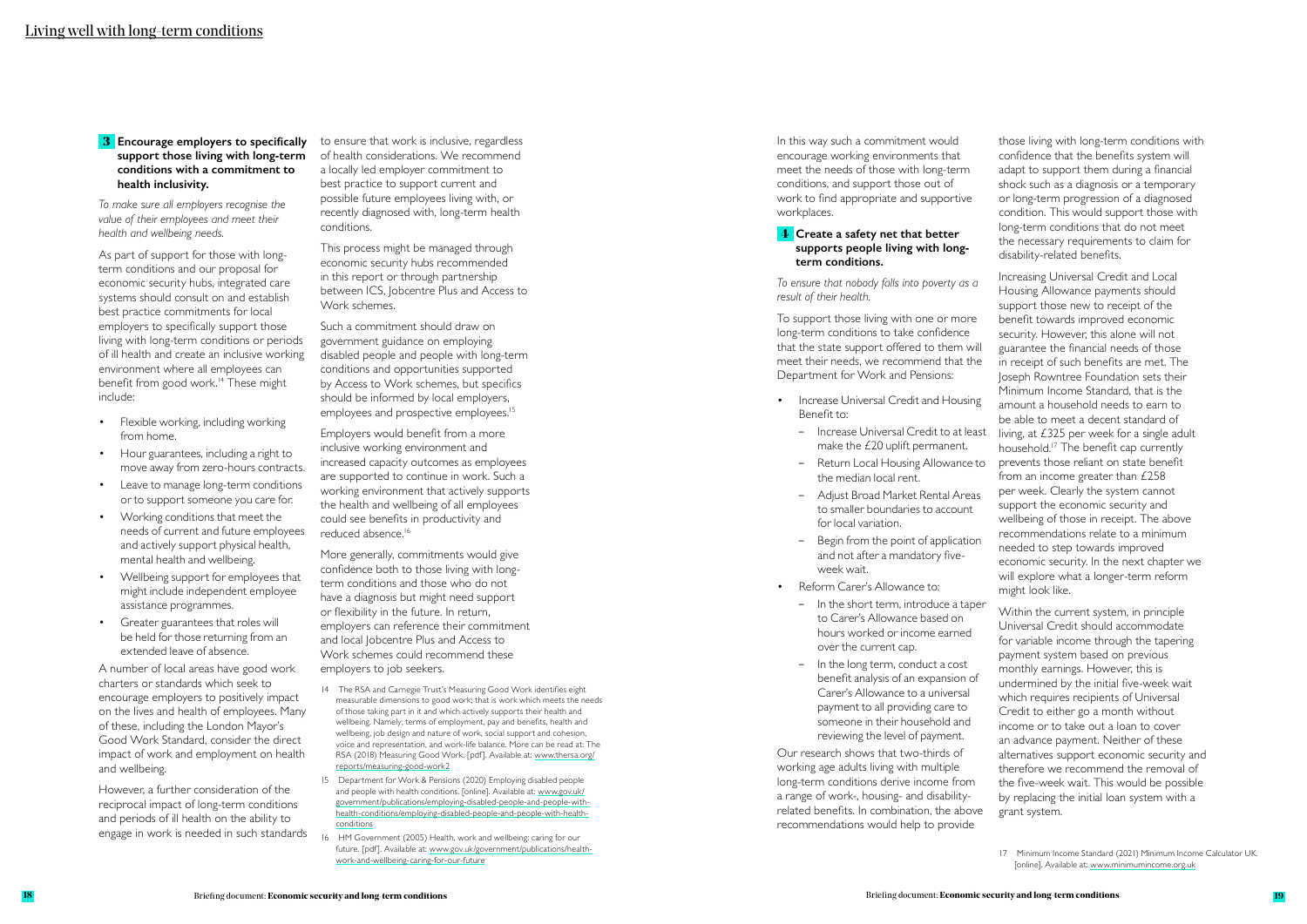Our research has shown that people living with multiple long-term conditions are the most likely to live in households that experience material deprivation. This data does not just reflect the experience of the individual, but rather shows how a whole household is affected by the economic implications of living with long-term conditions.

In the longer term, a review of Carer's Allowance is needed to ensure that the design of the benefit is fit for purpose. We recommend an exploration of a more universal system for those providing unpaid care including the potential impact on the economic security of households in receipt. Specifically, this would mean removing the conditionality related to the number of hours of care provided and income earned.<sup>18</sup> This would acknowledge the increased costs associated with providing care and the societal value of unpaid care work whilst supporting the ability to work flexibly.<sup>19</sup>

For those who are supported by unpaid carers within their household, the system disincentivises household economic security as the entire benefit is lost at a certain income and working hours cap. Moving to a taper system, whereby any income earned above this limit is matched with a gradual decrease in Carer's Allowance would reduce the disincentive for those providing care to engage in work to increase their household income.

#### **Box 4:** Building the evidence base

# **LOOKING TO THEF FUTURE**

Our quantitative analysis of the experiences of those living with one or more long-term conditions suggests employment on zero-hours or part-time contracts is higher amongst those in work with multiple long-term conditions. The implementation of our recommendations around living well with long-term conditions should include a consideration of this group but to fully support their needs we need to know more about the experience of these contracts in combination with managing one or more health conditions. For example, Understanding Society does not allow us to explore the motivations for engaging in this work, whether individuals feel they have a choice or what their preferred working pattern and hours would be.

Further research on these areas would ensure that economic security hubs and a commitment to health inclusivity as recommended would be able to support individuals across different working patterns.

- 18 Currently Carer's Allowances is provisional on supporting someone in the same household with at least 35 hours of care and an income of no higher than £128 per week.
- 19 Department for Work & Pensions (2020) DWP benefits statistical summary, February 2020. [online]. Available at: [www.gov.uk/government/](http://www.gov.uk/government/statistics/dwp-benefits-statistics-february-2020/dwp-benefits-statistical-summary-february-2020#:~:text=The%20total%20number%20of%20people,have%20contributed%20to%20this%20rise) [statistics/dwp-benefits-statistics-february-2020/dwp-benefits-statistical](http://www.gov.uk/government/statistics/dwp-benefits-statistics-february-2020/dwp-benefits-statistical-summary-february-2020#:~:text=The%20total%20number%20of%20people,have%20contributed%20to%20this%20rise)[summary-february-2020#:~:text=The%20total%20number%20of%20](http://www.gov.uk/government/statistics/dwp-benefits-statistics-february-2020/dwp-benefits-statistical-summary-february-2020#:~:text=The%20total%20number%20of%20people,have%20contributed%20to%20this%20rise) [people,have%20contributed%20to%20this%20rise](http://www.gov.uk/government/statistics/dwp-benefits-statistics-february-2020/dwp-benefits-statistical-summary-february-2020#:~:text=The%20total%20number%20of%20people,have%20contributed%20to%20this%20rise)

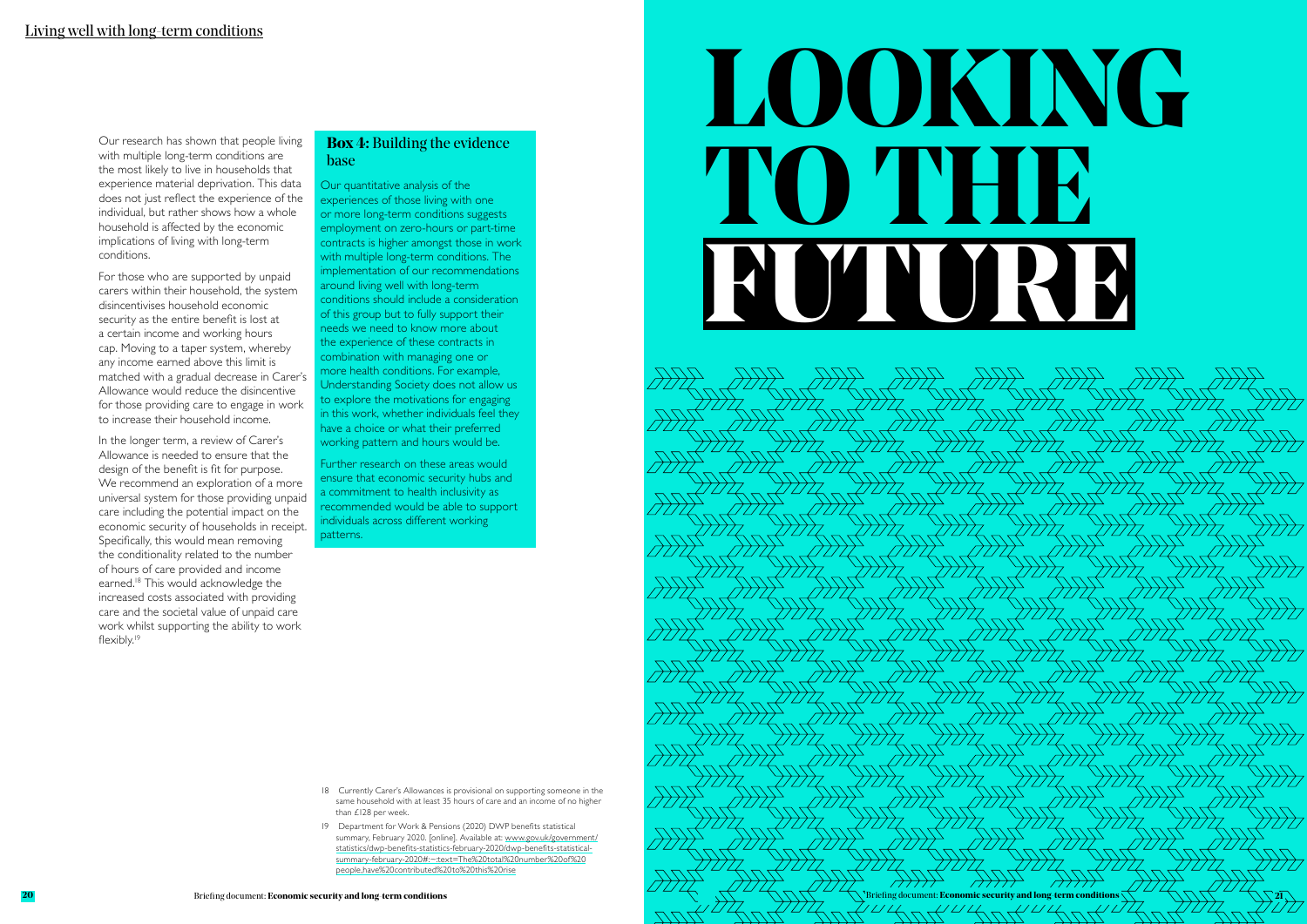term conditions are **unable to save regularly** compared to 52 percent of the total population.

# **One in five**

(21 percent) people with no long-term conditions have increased their economic security in the pandemic, compared to 15 percent of people with multiple long-term conditions. **Figure 7:** Change in economic security April to November 2020 by number of ever diagnosed long-term conditions



Those with no longterm conditions report **optimism about their future financial situation at twice the rate** of those living with multiple longterm conditions

**Economic security is defined by its relationship across time horizons.**<br>
In order to derive confidence in the present, individuals must feel positive about their future and their relationship across time horizons. In order to derive confidence in the present, individuals must ability to support themselves and those dependent on them over time and across changes in circumstances.

# **Figure 6:** Expectation of financial situation in one year by health



of people with multiple longterm conditions are **unable to the SCR COVER COVER COVER COVER COVER COVER COVER COVER COVER COVER COVER COVER COVER COVER COVER COVER COVER COVER COVER COVER COVER COVER COVER COVER COVER COVER** 

# **Looking to the future**

Our analysis shows that those living with multiple long-term conditions are the least optimistic about their financial future, with 13 percent reporting a sense that they will be better off financially in a years' time (half the rate of those with no long-term conditions at 27 percent).

The idea of the progression of a health condition might play a role in this group's anticipation of the future as well as their experiences of economic security and financial health to date. Balancing financial or work-based opportunities with enhanced confidence that they will receive the support they need from our health and social care systems is critical to improving the economic security of this group and an area we feel needs more consideration.



Our central recommendation in this chapter speaks to the volatility that plays out for those who feel limited in the types of work they can carry out, or where managing a health condition into the long term can mean needing to take time to focus on this throughout the course of someone's working life. By embedding more universal support and hoping to stabilise incomes, we hope that those living with long-term conditions will feel more confident in their economic futures.

This is more pressing now than ever. As we look to a recovery from the Covid-19 pandemic, we need to ensure that those living with multiple long-term conditions

are actively supported to improve and sustain their economic security. Particularly as this group are just half as likely to have seen their economic security improve over the early months of the pandemic compared to their counterparts with no long-term conditions (see Figure 7).

With our analysis showing that the groups are facing increased risk to their work – with the highest loss of work during the pandemic, see Figure 8 – and their health – with the highest rates of Long Covid, see Figure X.X – over the course of the Covid-19 pandemic it is essential that we seek innovative new opportunities that support them to live well.

Our recommendations attempt to overcome these specific challenges, but to truly support the economic security of those living with long-term conditions, a cultural shift is needed to reframe what state support looks like and the opportunities it provides.

4

conditions, national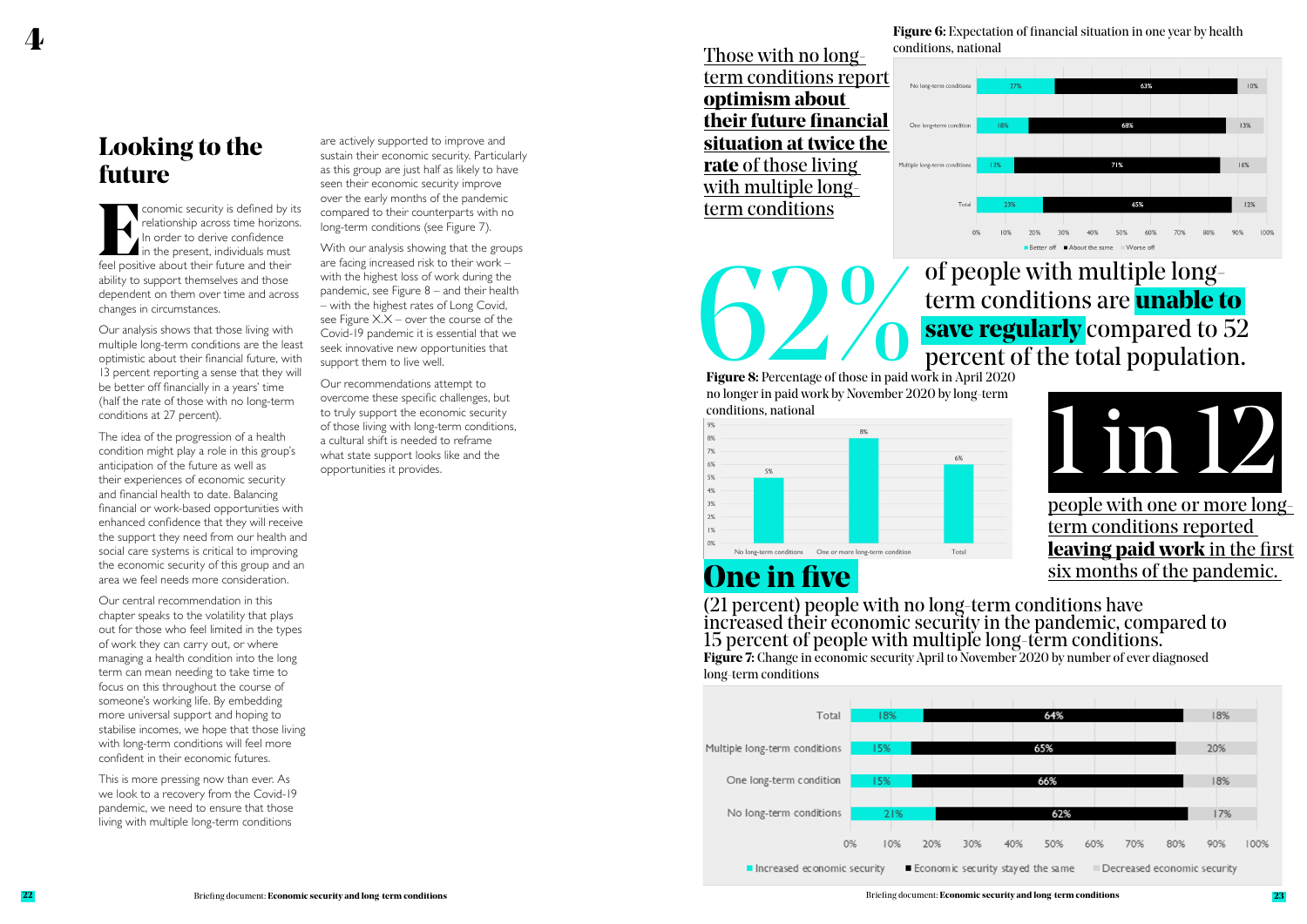In addition to the benefits associated with unconditionality, there is evidence that shows a fiscal benefit to individuals under such a reframing of the system. For example, previous research from the RSA suggests that a basic income of £5,000 per annum would eradicate destitution in Scotland.<sup>22</sup> Going further, a UBI payment calculated according to a minimum income standard would be more generous than existing benefits and, though the direct impact on health, wellbeing and poverty requires further research, has the potential to lift many people with multiple long-term conditions out of poverty by providing a comprehensive safety net for people who may have to move in and out of work more frequently. Our research shows that 15 percent of people with multiple longterm conditions live below the poverty line, rising to 35 percent of those in receipt of Universal Credit.

We therefore recommend exploring a range of payment levels and their impact on those living with multiple long-term conditions in the design of any trial.

While there have been a number of international UBI trials, a trial with the principles outlined here would be important for a number of reasons. It would be the first UK UBI trial and would have a focus on the impact of payments on the intersection of health and economic security. The potential benefits of this have already been modelled theoretically and the multidisciplinary challenges mapped.<sup>23</sup> Furthermore, it would be the first local authority based UBI trial in England and including areas with different characteristics (eg urban, rural, peri-urban) would offer insights into how UBI might be more effectively deployed at a national level. Lastly, exploring a range of payment options in the trial design allows us to understand the potential of an ambitious scheme on people's economic security.

- Conduct a risk assessment to inform tailored support for employers and employees after the end of the furlough scheme. Specifically, such an assessment should seek to understand:
	- Which roles and sectors are at the greatest risk as furlough comes to an end.
	- The intersection of furlough with existing and Long Covid related health conditions.
	- Ensure that all stages of the Chancellor's Plan for Jobs programme are designed inclusively to support people living with longterm conditions.
	- Explore a care-led approach to the economic recovery, underpinning a social care recruitment drive with a review of economic security in the sector.

#### 6 **A recovery from Covid-19 that supports those living with longterm conditions to rebuild and sustain economic security.**

*To recognise that the needs of people with long-term conditions must be at the centre of economic development during the recovery from the pandemic.* 

In addition to the recommendations already explored in this report which should help those living with multiple longterm conditions in the emergence of the Covid-19 pandemic, central government should:

A UBI offers a number of points of differentiation from the current system of benefits. In particular, for those living with one or more long-term conditions, the lack of conditionality and the universality of its design means that individuals can derive greater confidence in their future compared to a system which includes complex evidence of circumstances and sometimes sanctions. Universality means that a UBI or similar would be available to all residents, regardless of citizenship status. Most UBI models, including previous designs from the RSA, see universal payments sitting alongside needs-based benefits such as disability support.<sup>21</sup>

> With government support packages – such as furlough and the Universal Credit uplift – coming to an end, it is essential

- 23 Lancaster University (2021) The health case for UBI. [online]. Available at: wp.lancs.ac.uk/healthcaseforubi; Johnson, M, Johnson, EA, Nettle, D and Pickett KE (2021) Designing trials of Universal Basic Income for health impact: identifying interdisciplinary questions to address, Journal of Public Health. Available at: [doi.org/10.1093/pubmed/fdaa255](https://doi.org/10.1093/pubmed/fdaa255).
- 24 Department for Work & Pensions (2021) 'Plan for Jobs' skills and employment programmes: information for employers. [online]. Available at: [www.gov.uk/guidance/plan-for-jobs-skills-and-employment](http://www.gov.uk/guidance/plan-for-jobs-skills-and-employment-programmes-information-for-employers#skills-bootcamps)[programmes-information-for-employers#skills-bootcamps](http://www.gov.uk/guidance/plan-for-jobs-skills-and-employment-programmes-information-for-employers#skills-bootcamps)
- 25 Department for Education (2021) List of Skills Bootcamps. [online]. Available at: [www.gov.uk/government/publications/find-a-skills-bootcamp/](http://www.gov.uk/government/publications/find-a-skills-bootcamp/list-of-skills-bootcamps) [list-of-skills-bootcamps](http://www.gov.uk/government/publications/find-a-skills-bootcamp/list-of-skills-bootcamps)

21 Painter, A., Cooke, I., Burbidge, I. and Ahmed, A. (2019) A basic income for Scotland. [pdf]. Available at: [www.thersa.org/globalassets/pdfs/rsa-a](http://www.thersa.org/globalassets/pdfs/rsa-a-basic-income-for-scotland.pdf)[basic-income-for-scotland.pdf](http://www.thersa.org/globalassets/pdfs/rsa-a-basic-income-for-scotland.pdf)

#### 5 **Stabilising incomes for those managing health conditions and their economic security to build confidence in the future.**

*To develop security and stability now and in the future.*

We recommend that a Universal Basic Income trial is explored in England, with a view to ensuring state support keeps apace with a changing landscape of employment and complex individual needs. We recommend that the Department for Work and Pensions:

- Collaborates with a small number of local authorities to design and trial a Universal Basic Income which:
	- Is designed with input from those experiencing low economic security, including specifically those living with multiple long-term conditions to ensure that the trial is inclusive and accessible.
	- Specifically recruits those living with multiple long-term conditions from a range of economic activities including in work, out of work due to long-term sickness or disability and unemployed, and spanning intersection with a range of current benefits.
	- Explores a liveable income with the potential for supplementary payments for those living with specific needs, such as those currently covered by disability related benefits.20
	- Includes at least three locations to account for place-based differences in context and allows for comparative analysis of impact, with at least one of these locations being an inner-city region.

Universal Basic Income, or guaranteed income, is an acceleration of institutional changes discussed elsewhere in this report which aim to create a flexible system which accounts for complexity over the longer term.

A UBI has the potential to simplify the system, and in doing so, to reduce the harm to wellbeing that is derived from managing multiple benefit payments and having to repeat difficult circumstances to a range of different people and institutions. The absence of conditionality would also mean that those living with multiple long-term conditions, but not able to adequately provide evidence to receive support through disability-related benefits, would have more autonomy over the kinds of work they enter in to. Getting a bad job is often worse than having no job for this group, and a UBI could provide the security and freedom to only take on work that works for them.

22 Ibid.

<sup>20</sup> The poverty line is calculated to be 60 percent of the median equalised net household income. Using Understanding Society data, we calculated the national poverty line to be £1010 per month and the London specific poverty line to be £1142. These figures were calculated using the OECD household equivalence scales.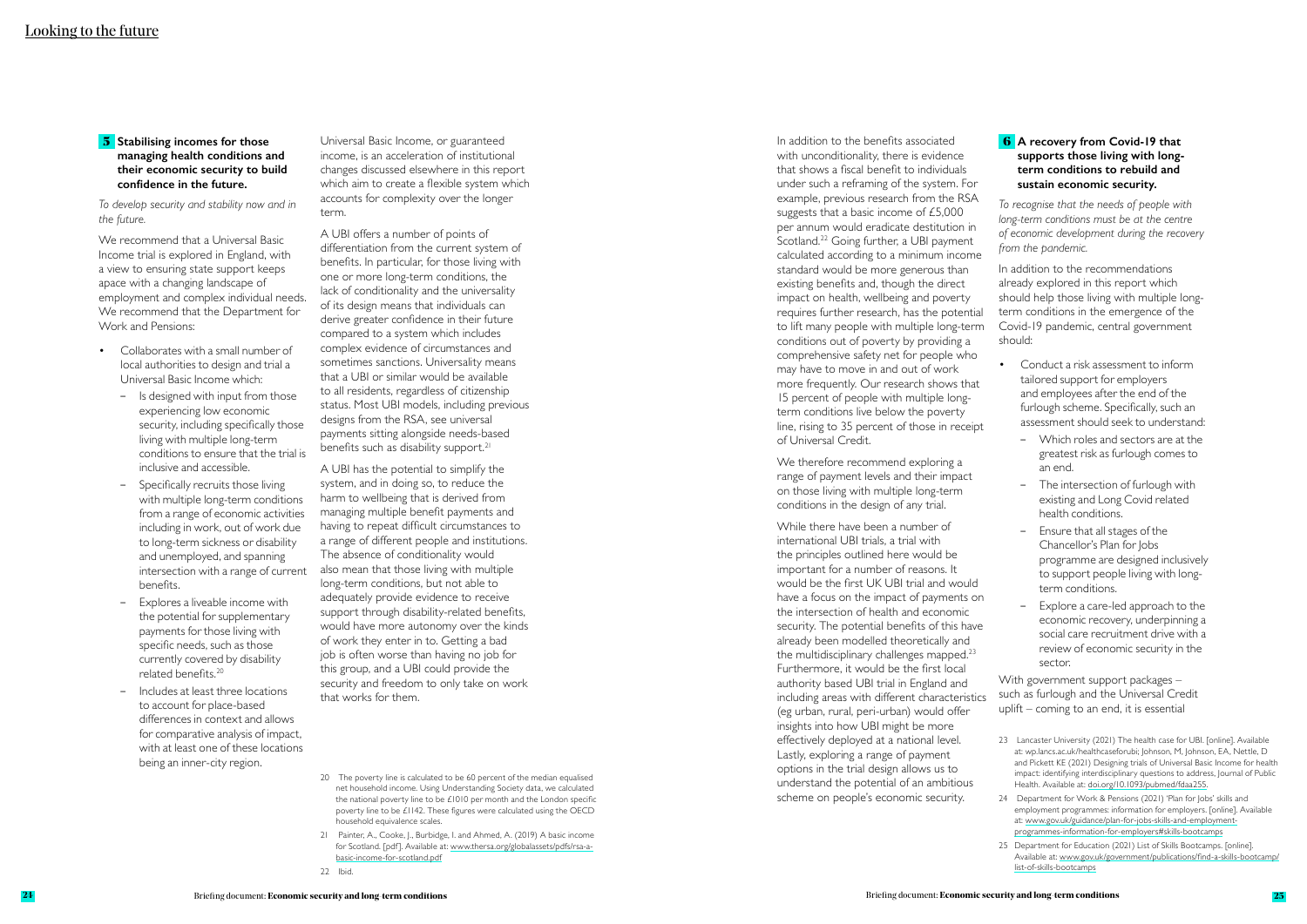# **Appendix: About the data**

This enquiry into the economic<br>
security of those living with<br>
long-term conditions is largely<br>
based on RSA analysis of the<br>
most recent data publications from the security of those living with long-term conditions is largely based on RSA analysis of the Understanding Society study. Namely, this includes wave 10 of the main study (2018- 2020), and wave 1-6 of the Covid-19 study (April - November 2020).26,27

The data collated considers a range of dimensions of economic security, defined across wider work from the RSA, and explores these experiences for those living with no, one or multiple long-term conditions. A case study focus is placed on the case study area Lambeth and Southwark which offers an insight into the particular experiences in an urban, innercity context.

To support the data analysis from Understanding Society, this report also makes reference to wider contextual statistics. Each of these are referenced as they appear in the report.

## About Understanding Society

The Understanding Society study is funded by the Economic and Social Research Council and is led by a team at the Institute for Social and Economic Research at the University of Essex.

The principal data source for this research is Understanding Society. Understanding Society is an annual household longitudinal study with over 34,000 respondents. This includes an ethnic minority boost sample to enable subgroup analysis for ethnic minorities. The study covers all ages, though in our survey we restrict our analysis to those over 16 years old. The

study also covers the whole of the UK. When we refer to national data, therefore, we mean the data of England, Scotland, Northern Ireland and Wales.

### Limitations of the data

When reading and interpreting the data there are a number of considerations and limitations it is important to remain mindful of. Some of these have been covered in earlier sections of this Appendix but are reiterated here for the sake of being explicit.

• Base sizes

Whilst at the national level the size of the survey affords us with usable minimum base sizes across most data points, naturally this decreases when looking at smaller geographical areas for analysis or specific subgroups. Unweighted base sizes are always listed in the charts in this report and the accompanying data tables and base sizes under 50 should be taken with caution.

In particular, caution should be taken in interpreting the data specific to Lambeth and Southwark. A minimum base size of 50 respondents is not met for the Covid-19 Understanding Society data and therefore only main survey analysis is conducted for these local authorities. Further, for data representing these areas we have pooled the local authorities to ensure a necessary minimum base size.

that there is not a cliff-edge for those at risk of losing their jobs or income. By conducting a risk assessment of roles and sectors, support into the longer term can be designed to ensure that viable jobs are supported. Any such risk assessment should include a consideration of how roles have been impacted for those living with long-term conditions during the pandemic, including the relationship with Long Covid, shielding and other diagnoses over this past year.

Even with tailored support, there will be job losses still to come. But the government's flagship jobs recovery programme, Plan for Jobs falls short of providing the needed support for those living with multiple long-term conditions, despite their disproportionate job loss over the pandemic. For example, the only dimension of the plan directed at those seeking work and not specifically for young people is the Skills Bootcamp proposal.<sup>24</sup> Currently, an emphasis is placed on construction, engineering and digital skills.<sup>25</sup> But our research shows that those living with multiple long-term conditions are less likely to occupy roles in the construction sector than their counterparts with one or no long-term conditions. As this plan continues to be implemented, government should outline how the interventions included are appropriate for and can be tailored to support those with multiple long-term conditions.

An expansion of bootcamps to the health and social care sector is one way that the plan might better support those with multiple long-term conditions. We know from this research that this is a sector more heavily populated by those with multiple long-term conditions (see accompanying data dive). Additionally, given the strain on current services and a need to reform the sector (see accompanying data dive), a care-led recovery plan for skills and jobs would support those living with multiple long-term conditions both through increased service provision and job creation.

In order for a care-led recovery to fully support economic security of those employed in the sector or potential employees, reforms will be needed. A commitment to health inclusivity for good work (see recommendation 3) would be a start, and in particular a review of the use of minimum wage and zero-hours contracts.

#### **Box 5:** Building best practice

Across our recommendations we are asking a range of stakeholders at the local and national level to make changes to the level or nature of their support for people living with long-term conditions. In order to do this effectively and sustainably it is important that the voices of those with experiences of living with one and with multiple long-term conditions are able to participate in such changes. Underpinning each of these recommendations, therefore, we recommend opportunities for participation to support the design of new process, practice or payments from a diverse group of residents living with long-term conditions. This should include those currently in work, in receipt of a range of benefit payments and those who are not currently in work. By working collaboratively with those affected by these policy and practices, actors in the system of support can be confident that they are taking steps to genuinely support the economic security of this group and are accounting for different experiences.

<sup>26</sup> University of Essex, Institute for Social and Economic Research, NatCen Social Research, Kantar Public. (2020) Understanding Society: Waves 1-10, 2009-2019 and Harmonised BHPS: Waves 1-18, 1991-2009. [data collection]. 13th Edition. UK Data Service. SN: 6614, Available at: [doi.](http://doi.org/10.5255/UKDA-SN-6614-14) [org/10.5255/UKDA-SN-6614-14](http://doi.org/10.5255/UKDA-SN-6614-14) .

<sup>27</sup> University of Essex, Institute for Social and Economic Research. (2020) Understanding Society: COVID-19 Study, 2020. [data collection]. 4th Edition. UK Data Service. SN: 8644, Available at: [doi.org/10.5255/UKDA-](http://doi.org/10.5255/UKDA-SN-8644-4)[SN-8644-4](http://doi.org/10.5255/UKDA-SN-8644-4).